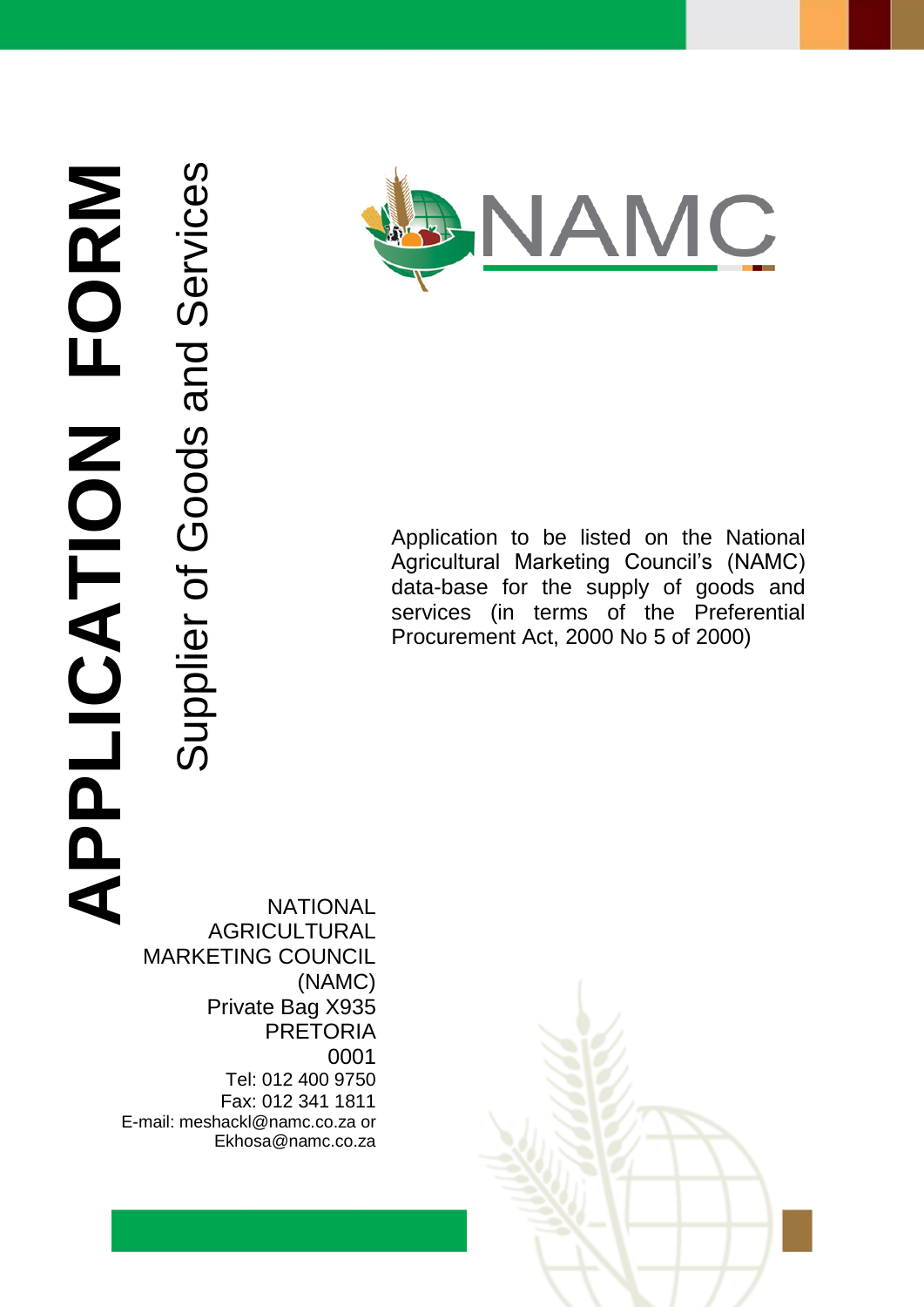| <b>NAME OF COMPANY</b>           |                |  |
|----------------------------------|----------------|--|
|                                  |                |  |
| <b>PHYSICAL ADDRESS</b>          |                |  |
|                                  |                |  |
|                                  |                |  |
|                                  |                |  |
|                                  |                |  |
| <b>POSTAL ADDRESS</b>            |                |  |
|                                  |                |  |
|                                  |                |  |
|                                  |                |  |
| <b>CONTACT DETAILS</b>           | TEL :          |  |
|                                  | <b>CELL : </b> |  |
|                                  |                |  |
| <b>CONTACT PERSON</b>            |                |  |
|                                  |                |  |
|                                  |                |  |
| <b>CORE BUSINESS</b>             |                |  |
| <b>NAMES OF OWNERS/DIRECTORS</b> |                |  |
|                                  |                |  |
|                                  |                |  |
| <b>BANKING DETAILS</b>           |                |  |
|                                  |                |  |
| <b>NAME OF BANK</b>              |                |  |
| <b>NAME OF BRANCH</b>            |                |  |
| <b>BRANCH CODE</b>               |                |  |
| <b>ACCOUNT NO</b>                |                |  |
| TYPE OF ACCOUNT                  |                |  |
|                                  |                |  |
|                                  |                |  |
| LIST OF PRODUCTS / SERVICES      |                |  |
| <b>RENDERED</b>                  |                |  |
|                                  |                |  |
| <b>QUANTITY AND FREQUENCY OF</b> |                |  |
| <b>DELIVERY</b>                  |                |  |
|                                  |                |  |
|                                  |                |  |
|                                  |                |  |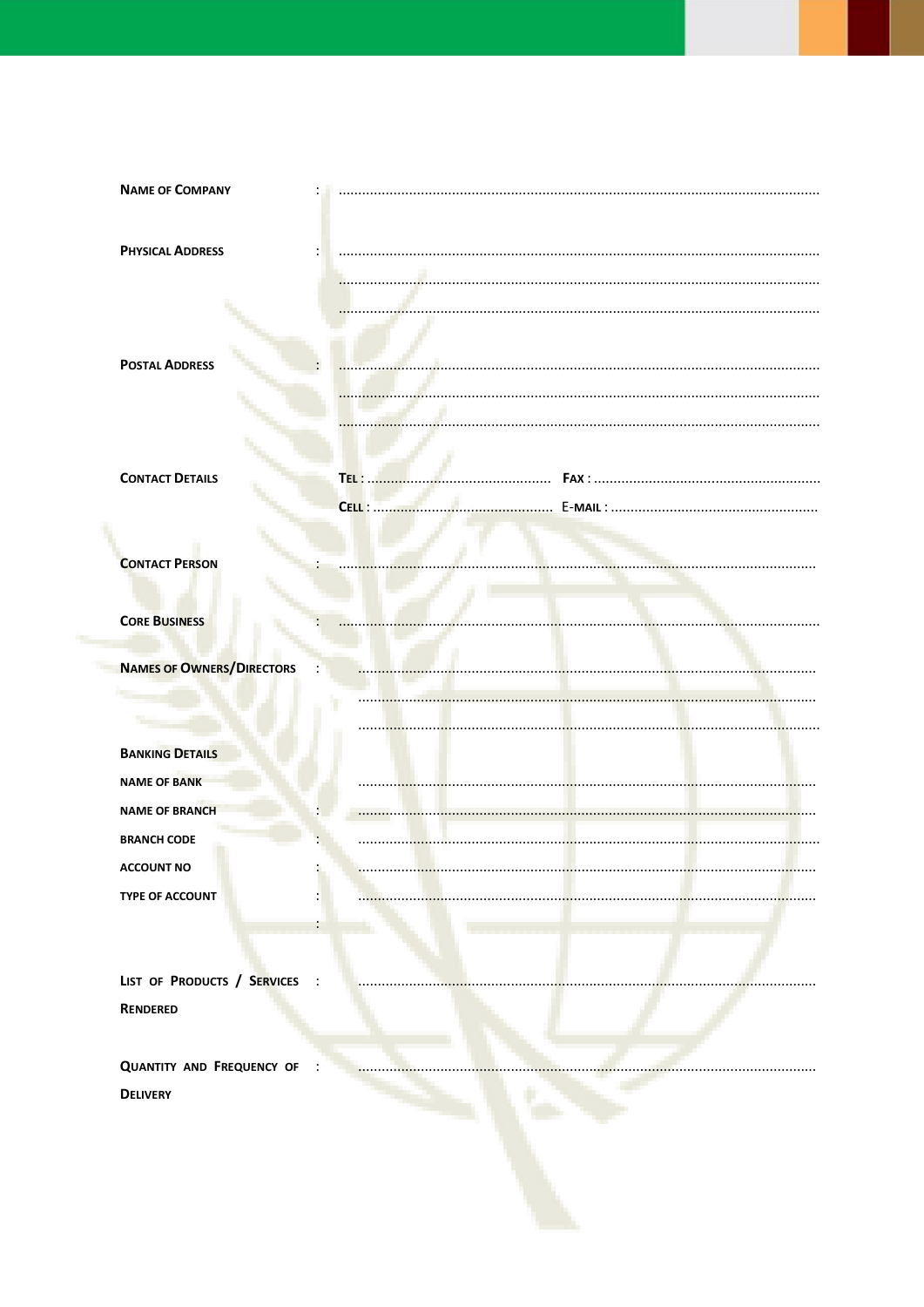## **TEAM EXPERIENCE/EXPERTISE**

| <b>NAME</b> | <b>POSITION</b> | <b>ID NO</b> | <b>B-BBEE STATUS</b> | <b>EQUITY</b><br><b>OWNERSHIP</b> |
|-------------|-----------------|--------------|----------------------|-----------------------------------|
|             |                 |              |                      | $\%$                              |
|             |                 |              |                      |                                   |
|             |                 |              |                      |                                   |
|             |                 |              |                      |                                   |
|             |                 |              |                      |                                   |
|             |                 |              |                      |                                   |
|             | arv —           |              |                      |                                   |
|             |                 |              |                      |                                   |

æ.